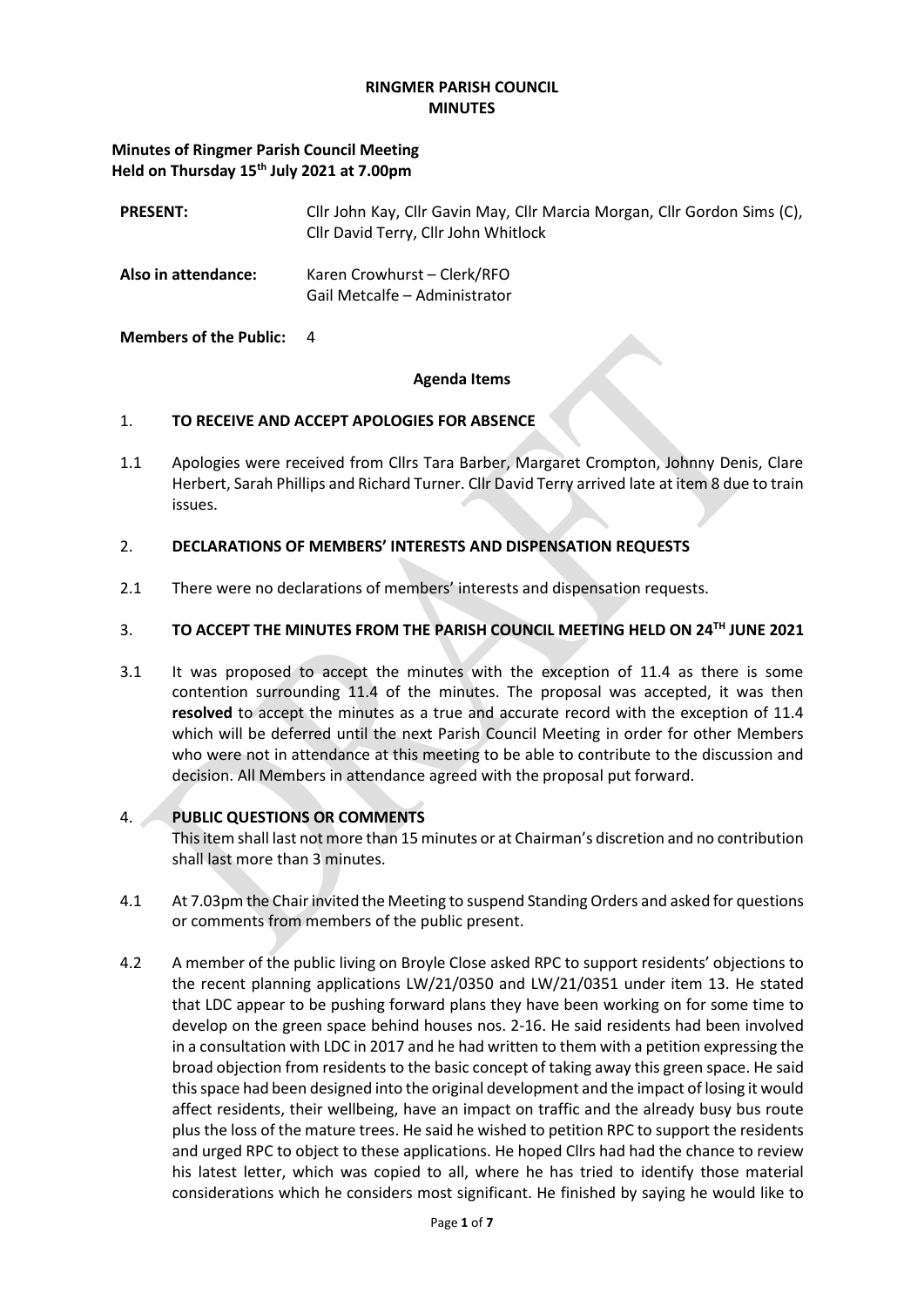think he can rely on RPC's support noting that here is a huge amount of development going on in Ringmer and there are far more appropriate sites for development.

Another member of the public said she had concerns about the loss of this green amenity area. She wished to thank RPC for their well thought out and robust discussion re. Rangers Farm, Chamberlain Lane and asked for continued support for the current and valid Neighbourhood Plan. She hoped the Council would continue to oppose other similar applications until made aware of the detail of the Planning Bill which is not going to parliament until later in the year. She hoped there will be some withdrawal of more contentious issues. She warned that any diversion from the Neighbourhood Plan would set a precedent which would open the floodgates to other developments and allow them to go through. In her opinion, setting aside the Neighbourhood Plan will result in Ringmer being in the same situation as Wealden and she asked for caution until the local plan is made available. She said she would be responding to the issues and options document produced by LDC and she hoped the Council would be doing so also.

- 4.3 At 7.08pm Standing Orders were reinstated.
- 5. **CO-OPTION OF COUNCILLOR –** To consider any expression of interest in accordance with Parish Council's Standing Orders.
- 5.1 The Clerk advised Members that no-one had come forward for consideration.

### 6. **REPORTS FROM DISTRICT AND COUNTY COUNCILLORS – Maximum 15 minutes**

- 6.1 a) To receive and accept any reports submitted
- 6.2 There were no reports.

# 7. **ACTION POINTS AND REPORT FROM THE CLERK**

7.1 There were no action points and nothing further to report that is not on the Agenda from the Clerk.

### 8. **CORRESPONDENCE – FOR NOTING OR ACTION**

- 8.1 a) To consider any correspondence for noting or action received after this agenda has been published
- 8.2 **Southdowns National Park Authority** carrying out a consultation on the draft design guide supplementary planning document. The Chairman said that RPC needs to decide if want to respond to this consultation which ends at midnight on Monday 6<sup>th</sup> September 2021. After some discussion it was decided that Ringmer Parish Council would not respond as only 2% were in the National Park and no development was expected.
- 8.3 At this point the minutes were signed and point 11.4, which was not accepted, was initialled and the final page was dated and signed.
- 8.4 Cllr David Terry joined the meeting.
- 8.5 The Chairman mentioned the correspondence received from **Croudace** advising that they have now gone out to consultation regarding community buildings as part of a development with residents of Ringmer. The consultation period between 15<sup>th</sup> and 29<sup>th</sup> July 2021. Members noted this item of correspondence.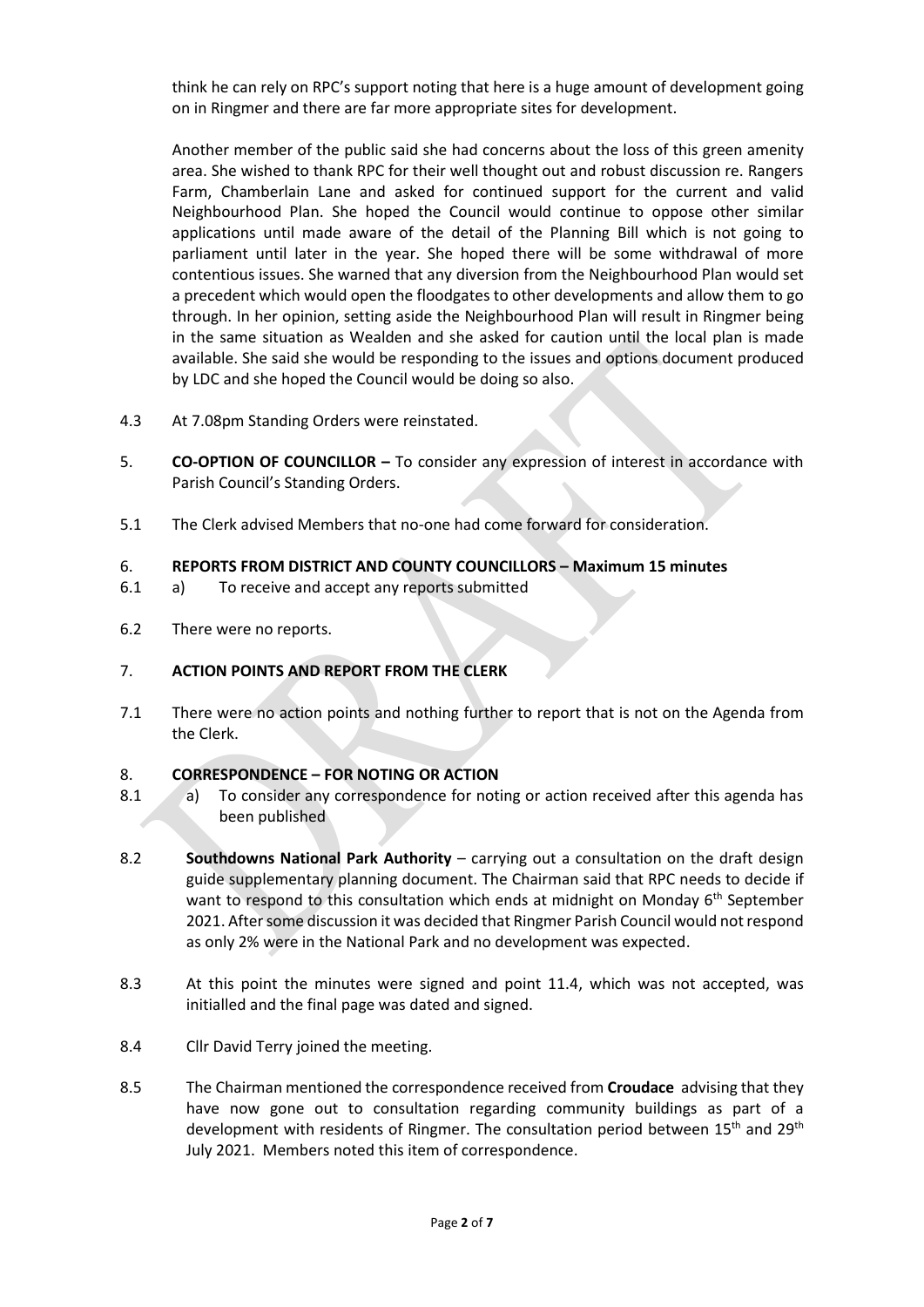# 9. **FINANCE MATTERS**

- 9.1 a) Payments and Receipts including withheld payment
- 9.2 The Clerk asked that whilst there are some payments not redacted, they are redacted in the minutes so were Members happy to accept the payment and receipts being presented.
- 9.3 It was pointed out that under Voucher 126 Subscriptions the description column says "Donation" instead of "Subscription". The Clerk said she would let the Finance Administrator know for this to be amended.
- 9.4 It was **resolved** to accept the payments and receipts presented. These were signed and dated by the Chairman of the meeting. (The payment list is appended at the end of these minutes).

# 9.5 **Action**: **Clerk to inform Finance Administrator of amendment (see point 9.3)**

- 9.6 b) Bank Reconciliation(s)
- 9.7 It was **resolved** to accept the bank reconciliations presented. The Chairman signed and dated all the bank reconciliations.
- 9.8 c) Bank Summary
- 9.9 It was **resolved** to accept the Bank Summary presented.
- 9.10 d) Cost Centre Report
- 9.11 It was **resolved** to accept the Cost Centre Report being the current financial position of Council.
- 9.12 e) Quotation(s)
- 9.13 There were no quotations for consideration.
- 9.14 f) Grant application(s)/Donations
- 9.15 There were no grant applications/donations.
- 9.16 g) To consider any other matters that cannot be held over until the next meeting
- 9.17 There were no further matters to consider.

# 10. **APPOINTMENT OF A COUNCILLOR**

- 10.1 Office & Finance Committee Member 1 Councillor
- 10.2 Cllr Marcia Morgan expressed an interest to join. The Council were asked to allow Cllr Marcia Morgan to join the Committee. There were no objections.

# 11. **TO CARRY OUT A FULL REVIEW OF THE NEIGHBOURHOOD PLAN**

It is proposed that RPC considers appointing a professional consultant to assist with the review of the Neighbourhood Plan and that the allocated budget of up to £20k be used for this purpose.

- 11.1 The Chairman explained he had asked for this to be considered as the Neighbourhood Plan is ten years old and he thinks it is important to ask the residents of Ringmer where they would like to build seeing as the housing plan from LDC is due which will probably say we must build x no. of houses.
- 11.2 It was proposed to appoint a consultant as soon as possible to move forward with the Neighbourhood Plan to help scope out the list of requirements and to go forward at the Planning Meeting next week to get a Working Group assigned to this.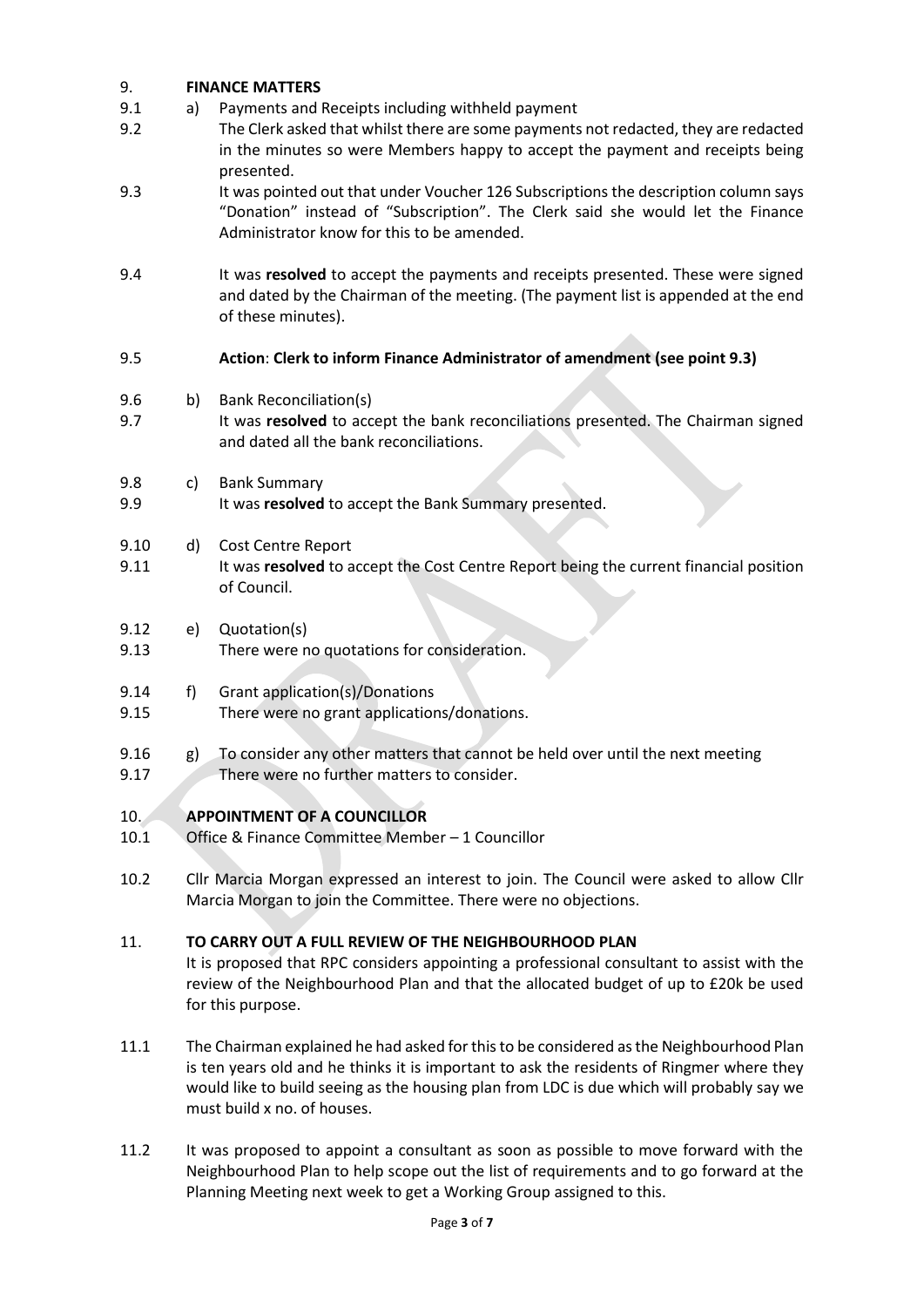- 11.3 The Clerk asked if three Planning Consultants could be suggested to provide a decent brief. They would present to us individually at their own cost and then Council would decide based on a presentation by each candidate.
- 11.4 It was proposed that this should be adopted just after the local plan so it is valid from that point and to commission the Clerk in conjunction with members of the Planning Committee, whatever the number, to work on a brief to send out to all prospective consultants to assist with the Neighbourhood Plan with a clear, concise brief asking them to give a presentation, at their own cost, to the Council, which would then appoint the successful candidate. This was put to a vote by a show of hands with all being in favour.
- 11.5 It was **resolved** for a Working Group from Members of the Planning Committee to go through a proper procurement and appointment process to appoint a consultant as soon as possible.

# 12. **TO APPOINT A WORKING GROUP TO EXAMINE MEETING FREQUENCIES AND THE COMMITTEE STRUCTURE**

Given that, on average, the Council has 3 meetings per month, it is proposed to set up a working group to look at how best RPC can streamline its meetings and committee structures to reduce the pressure on both Council Officers and Councillors.

- 12.1 This went straight to a vote and was voted for unanimously. A recommendation was made for this should go to the Office and Finance Committee as all the Chairman appointed to Council and Committees sit on the Committee. The recommendation was accepted.
- 12.2 It was **resolved** that this would go to the Office and Finance Committee for consideration.

### 13. **PLANNING APPLICATIONS**

13.1 **LW/21/0317 - Brockwells Industrial Estate, The Broyle, Ringmer, East Sussex** Retrospective application for the extension of a B8 Storage and Distribution building

### 13.2 **Comments and observations**

Ringmer Parish Council offers **no objections** to this application as in line with the Neighbourhood Plan.

# 13.3 **LW/21/0350 – Land Adjacent 15 Kiln Road, Ringmer, East Sussex, BN8 5PJ**

Redevelopment of Amenity site to provide a terrace of 3 no two bed affordable homes including associated vehicle parking, hard and soft landscaping

### 13.4 **Comments and observations**

Ringmer Parish Council **strongly objects** on the grounds of over-development, parking issues, challenges to the bus route and not maintaining the green space as protected by the Neighbourhood Plan, **policy 4.6.**

13.5 **LW/21/0351 – Site to The Rear Of 2 – 16 Broyle Close, Ringmer, East Sussex, BN8 5PL** Redevelopment of vacant garage site to provide 3 no three bed affordable homes including associated vehicle parking, hard and soft landscaping

### 13.6 **Comments and observations**

Ringmer Parish Council **strongly objects** on the grounds of over-development and loss of parking.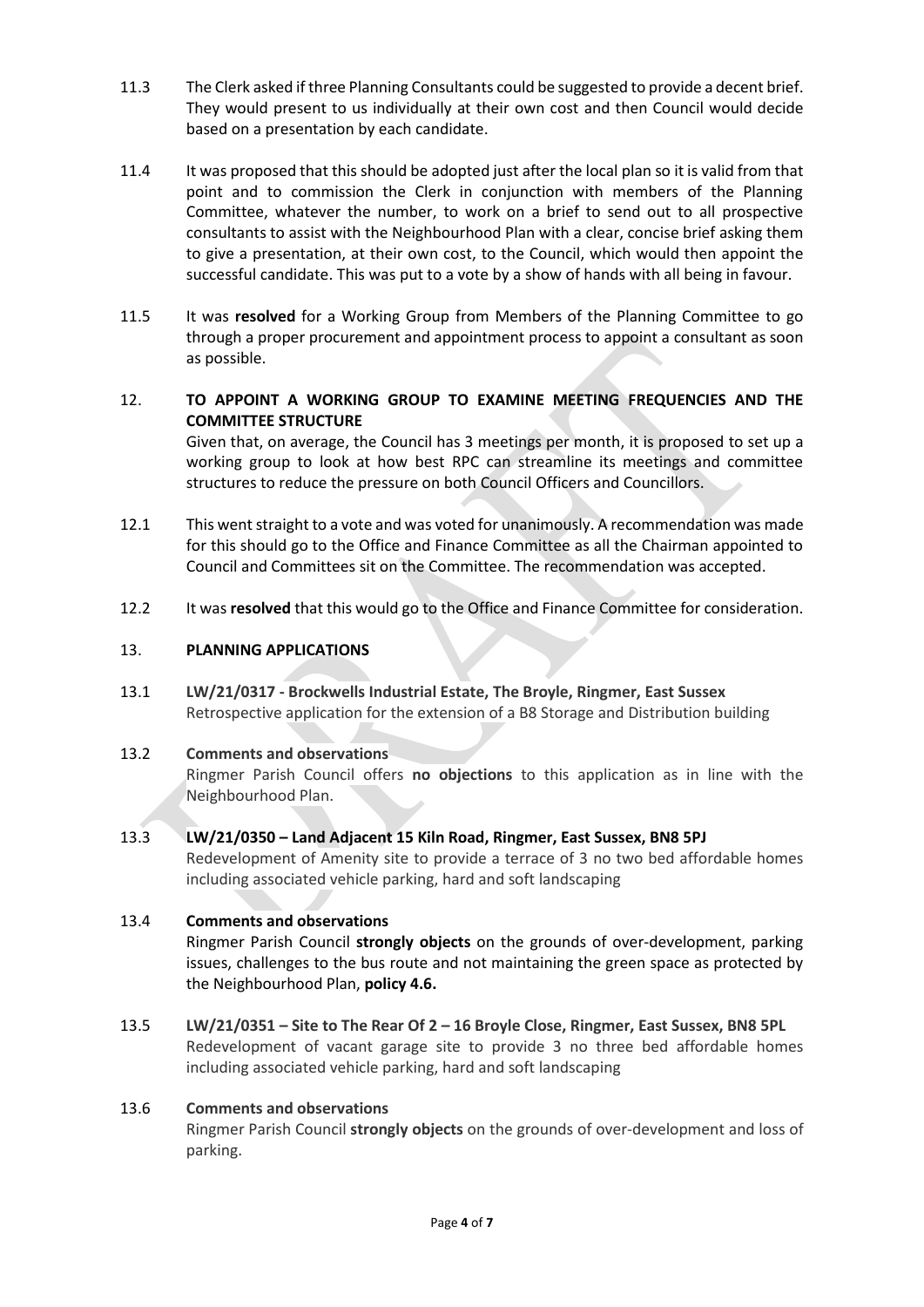13.7 **LW/21/0377 - 19 Delves Way, Ringmer, East Sussex, BN8 5JU** Single storey rear extension and front porch

### 13.8 **Comments and observations**

Ringmer Parish Council offers **no objections** to this application.

- 13.9 **LW/21/0448 - Drove Park, Half Mile Drove, Ringmer, East Sussex, BN8 5NL** Creation of front porch
- 13.10 **Comments and observations** Ringmer Parish Council **support** this application.
- 14. **STAFFING MATTERS**  End of probationary period for the Finance Administrator and General Administrator *Exclusion of press and members of the public*

### 14.1 **This item was taken after point 16 with Council resolving to exclude the press, members of the public and the administrator at 7.44pm.**

- 14.2 The Clerk said that this was a courtesy update to inform RPC that the probationary period of the two members of staff is coming to an end and that appraisals will be carried out next week. She wanted agreement to not extend probationary periods and to put the two members of staff on permanent contracts. There were no objections.
- 14.3 It was **resolved** to put the two members of staff onto permanent contracts.

### 15. **ITEMS FOR REFERRAL TO NEXT AGENDA OR APPROPRIATE COMMITTEE**

15.1 Cllr Gavin May provided an update on the Skatepark stating that he and Cllr Sims had met with Lewes District Council that day and it had been an extremely productive meeting. He said we should be getting something through by the end of next week that will allow us to produce the relevant documentation to move forward with the Skatepark without the need to delay for another 18 months. LDC were supportive in understanding what RPC was trying to achieve and he reiterated it had been an amazing meeting.

### 16. **URGENT ITEMS AT THE CHAIRMAN'S DISCRETION REQUIRING DECISIONS WHICH CANNOT BE HELD OVER UNTIL THE NEXT MEETING**

- 16.1 There were no urgent items which could not be held over until the next meeting.
- 16.2 During this item, the Chairman requested reports by members and the following were mentioned:
	- An event on the Village Green which one member said was a cricket event
	- Caburn Residents Group there had been a recent meeting
	- Mill Road drainage works undertaken have been remedied
	- Open Space the Clerk is working with LDC and the developer regarding the open space at Anchor Field

There being no further business, the meeting closed at 7.50pm.

#### **THE PUBLIC AND THE PRESS HAVE A RIGHT AND ARE WELCOME TO ATTEND**

Date of Next Council Meeting **12th August 2021 at 7.00pm**  in the Parish Rooms, Lucy Stone Room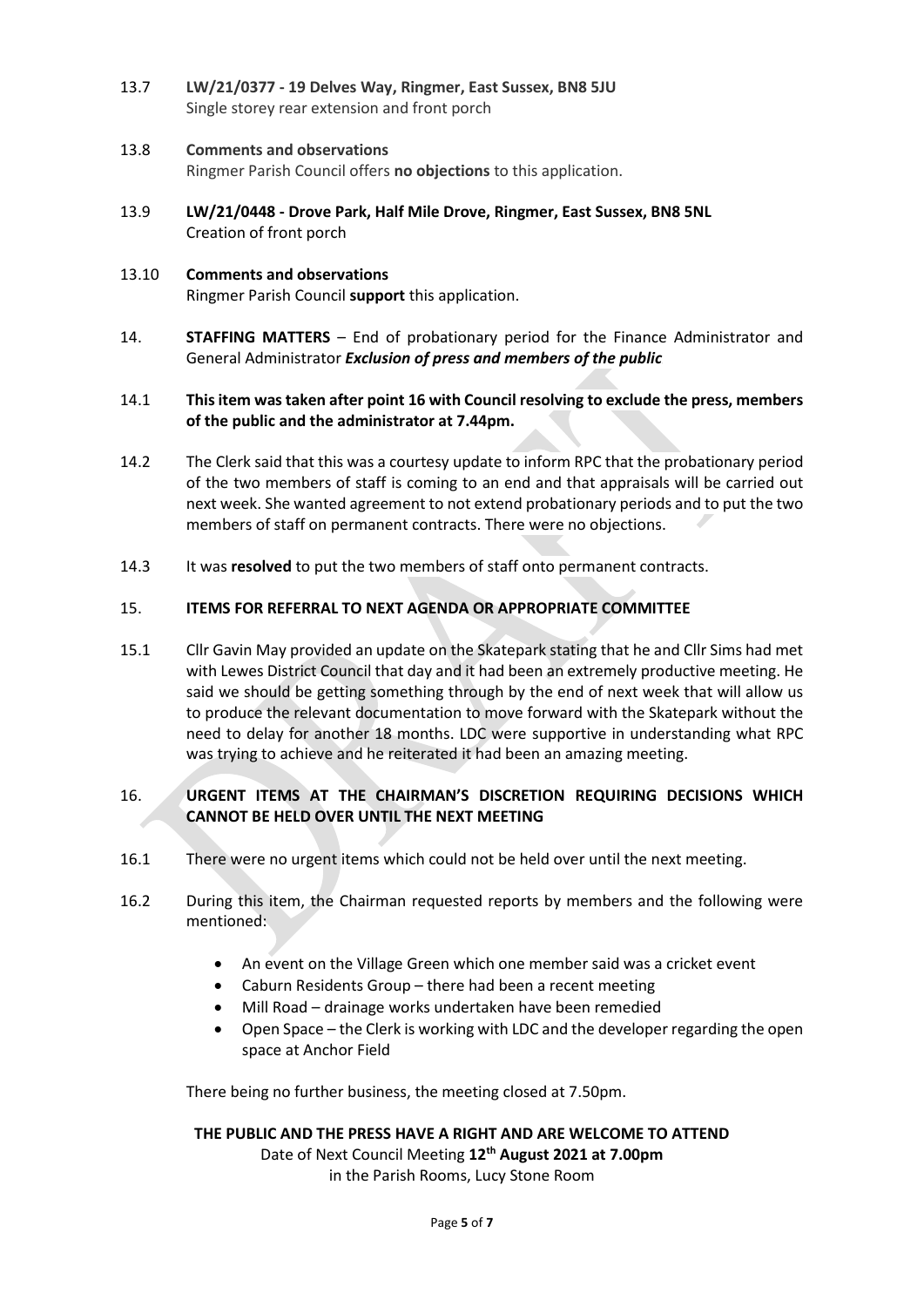### **APPENDIX 1 – PAYMENTS**

| <b>VN</b> | <b>Date</b> | <b>Bank</b>             | <b>Description</b>                   | <b>Supplier</b>                 | <b>Total</b> |
|-----------|-------------|-------------------------|--------------------------------------|---------------------------------|--------------|
| 115       | 27/04/21    | <b>Barclays Current</b> | General Admin Salary                 | HM Revenue & Customs            |              |
| 116       | 28/05/21    | <b>Barclays Current</b> | General Admin Salary                 | HM Revenue & Customs            |              |
| 136       | 03/06/21    | <b>Barclays Current</b> | Email Licence                        | 1&1 IONOS Ltd                   | 4.20         |
| 137       | 03/06/21    | <b>Barclays Current</b> | Email Licence                        | 1&1 IONOS Ltd                   | 4.20         |
| 138       | 03/06/21    | <b>Barclays Current</b> | Email Licence                        | 1&1 IONOS Ltd                   | 4.20         |
| 139       | 03/06/21    | <b>Barclays Current</b> | Email Licence                        | 1&1 IONOS Ltd                   | 4.20         |
| 140       | 03/06/21    | <b>Barclays Current</b> | Email Licence                        | 1&1 IONOS Ltd                   | 4.20         |
| 141       | 03/06/21    | <b>Barclays Current</b> | Email Licence                        | 1&1 IONOS Ltd                   | 4.20         |
| 142       | 03/06/21    | <b>Barclays Current</b> | Email Licence                        | 1&1 IONOS Ltd                   | 4.20         |
| 143       | 03/06/21    | <b>Barclays Current</b> | Email Licence                        | 1&1 IONOS Ltd                   | 4.20         |
| 144       | 03/06/21    | <b>Barclays Current</b> | Email Licence                        | 1&1 IONOS Ltd                   | 4.20         |
| 145       | 03/06/21    | <b>Barclays Current</b> | Email Licence                        | 1&1 IONOS Ltd                   | 4.20         |
| 146       | 03/06/21    | <b>Barclays Current</b> | Email Licence                        | 1&1 IONOS Ltd                   | 4.20         |
| 147       | 03/06/21    | <b>Barclays Current</b> | Email Licence                        | 1&1 IONOS Ltd                   | 4.20         |
| 148       | 03/06/21    | <b>Barclays Current</b> | Email Licence                        | 1&1 IONOS Ltd                   | 4.20         |
| 151       | 07/06/21    | <b>Barclays Current</b> | <b>HR Review</b>                     | Spotlight HR Consultants Ltd    | 1,680.00     |
| 152       | 14/06/21    | <b>Barclays Current</b> | <b>Misc</b>                          | Amazon                          | 3.99         |
| 149       | 17/06/21    | <b>Barclays Current</b> | Email Licence                        | 1&1 IONOS Ltd                   | 4.20         |
| 150       | 17/06/21    | <b>Barclays Current</b> | Email Licence                        | 1&1 IONOS Ltd                   | 4.20         |
| 132       | 18/06/21    | <b>Barclays Current</b> | Office equipment                     | <b>Staples</b>                  | 52.94        |
| 153       | 21/06/21    | <b>Barclays Current</b> | Rent                                 | <b>UK Power Networks</b>        | 25.00        |
| 154       | 21/06/21    | <b>Barclays Current</b> | Finance Admin Salary                 | Carol Hodgson                   |              |
| 155       | 21/06/21    | <b>Barclays Current</b> | General Admin Salary                 | Gail Metcalfe                   |              |
| 156       | 21/06/21    | <b>Barclays Current</b> | <b>Clerk Salary</b>                  | Karen Crowhurst                 |              |
| 133       | 22/06/21    | <b>Barclays Current</b> | Mobile Phone                         | Tesco                           | 18.19        |
| 135       | 22/06/21    | <b>Barclays Current</b> | <b>Broadband services</b>            | Zen internet                    | 79.80        |
| 134       | 28/06/21    | <b>Barclays Current</b> | Office 365                           | BT                              | 19.80        |
| 117       | 29/06/21    | <b>Barclays Current</b> | Clerk Employees Pension Contribution | <b>East Sussex Pension Fund</b> |              |
| 118       | 29/06/21    | <b>Barclays Current</b> | Clerk Employees Pension Contribution | <b>East Sussex Pension Fund</b> |              |
| 119       | 29/06/21    | <b>Barclays Current</b> | Removal of Ash Tree                  | RJS Trees & Gardens             | 320.00       |
| 120       | 29/06/21    | <b>Barclays Current</b> | Play Equipment Maintenance           | Cosmo Construction (UK) Ltd     | 504.00       |
| 121       | 29/06/21    | <b>Barclays Current</b> | Play Equipment Maintenance           | Cosmo Construction (UK) Ltd     | 536.40       |
| 122       | 29/06/21    | <b>Barclays Current</b> | Bench repairs                        | Ringmer Property Maintenance    | 48.00        |
| 123       | 29/06/21    | <b>Barclays Current</b> | Bench / Noticeboard repairs          | Ringmer Property Maintenance    | 60.00        |
| 124       | 29/06/21    | <b>Barclays Current</b> | Bench / Noticeboard repairs          | Ringmer Property Maintenance    | 17.00        |
| 125       | 29/06/21    | <b>Barclays Current</b> | Donation                             | East Sussex WRAS                | 100.00       |
| 126       | 29/06/21    | <b>Barclays Current</b> | Donation                             | <b>CPRE</b>                     | 36.00        |
| 127       | 29/06/21    | <b>Barclays Current</b> | Grant                                | Wildflower Ringmer              | 500.00       |
| 184       | 01/07/21    | <b>Barclays Current</b> | Dictation Machine                    | Argos Ltd                       | 29.99        |
| 171       | 02/07/21    | <b>Barclays Current</b> | Email Licence                        | 1&1 IONOS Ltd                   | 4.20         |
| 172       | 02/07/21    | <b>Barclays Current</b> | Email Licence                        | 1&1 IONOS Ltd                   | 4.20         |
| 173       | 02/07/21    | <b>Barclays Current</b> | Email Licence                        | 1&1 IONOS Ltd                   | 4.20         |
| 174       | 02/07/21    | <b>Barclays Current</b> | Email Licence                        | 1&1 IONOS Ltd                   | 4.20         |
| 175       | 02/07/21    | <b>Barclays Current</b> | Email Licence                        | 1&1 IONOS Ltd                   | 4.20         |
| 176       | 02/07/21    | <b>Barclays Current</b> | Email Licence                        | 1&1 IONOS Ltd                   | 4.20         |
| 177       | 02/07/21    | <b>Barclays Current</b> | Email Licence                        | 1&1 IONOS Ltd                   | 4.20         |
| 178       | 02/07/21    | <b>Barclays Current</b> | Email Licence                        | 1&1 IONOS Ltd                   | 4.20         |
| 179       | 02/07/21    | <b>Barclays Current</b> | Email Licence                        | 1&1 IONOS Ltd                   | 4.20         |